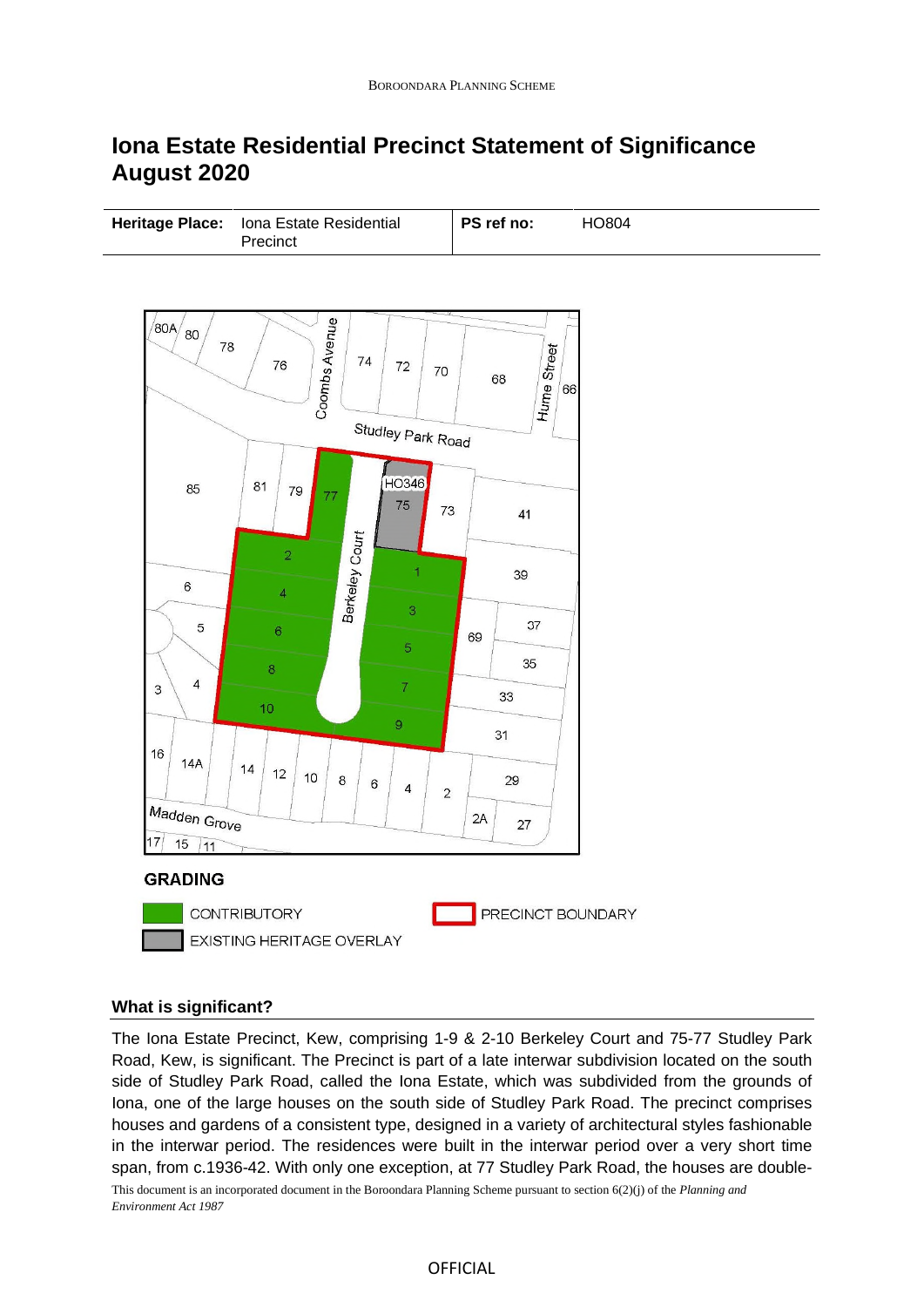storey, and all houses are constructed of brick with generous setbacks, landscaped front gardens, many with original garages, some with original low masonry front fences.

The use of a small central court within the subdivision, to maximise the number of allotments, is also of note, with the court layout being a distinctive characteristic in this part of Kew, rather than the more common earlier linear street form. The lightly treed character and mown-lawn nature strips, typical of interwar streetscapes, and the bluestone gutters are also significant.

Original front fences at 77 Studley Park Road and 3, 7 Berkeley Court are contributory. The original garages at 77 Studley Park Road, 2, 3, 5 and 7 Berkeley Court are contributory. Nonoriginal alterations and additions to the houses are not significant.

## **How is it significant?**

The Iona Estate Precinct is of local historic and architectural significance to the City of Boroondara.

### **Why is it significant?**

The Iona Estate Precinct is significant for its ability to demonstrate the continuing pattern of subdivision of large Victorian-era estates built along the south side of Studley Park Road, Kew during the interwar years. The 1936 'Iona Estate' subdivision comprised 15 allotments subdivided from the former estate of a large Victorian-era house 'Iona'. (Criterion A)

The subdivision is significant as an intact example of the late interwar subdivision pattern that used the small central court within the subdivision to maximise the number of allotments. The court layout is a distinctive characteristic in this part of Kew, considered a more economic use of space, rather than the more common and earlier linear street pattern. The same form is seen at the nearby Clutha Estate (HO525). Like at Clutha Estate, the court layout (Berkeley Court) of the Iona Estate was fully integrated into the initial subdivision plan. (Criterion A)

Architecturally the Iona Estate Precinct is significant as a compact compendium of architectural styles fashionable in the late interwar period, which also retains a high level of intactness. Within the surrounding Kew neighbourhood, much of which was developed earlier, the precinct is readily appreciable as a late interwar subdivision because of its court layout, the open and lightly treed character of the streetscape with mown lawn nature strips and concrete paths, and because of the consistent building types and setbacks. A range of interwar period architectural styles is represented: Old English revival at 75 Studley Park Road and 1-2 Berkeley Court; Georgian revival at 4, 6 and 8 Berkeley Court; Moderne at 3, 5 and 7 Berkeley Court; American 'Cape Cod' at 10 Berkeley Court; and an interwar Mediterranean-influenced design at 9 Berkeley Court. The single-storey brick house at 77 Studley Park Road represents a transition from the interwar Art Deco and Moderne architectural styles. (Criterion D)

The architectural significance of the Precinct is enhanced by the integrity of many of the contributory places. Many of the houses retain original associated built features, including some original garages that were integral components of the original house designs (at 77 Studley Park Road and 2, 3, 5, and 7 Berkeley Court), early and original front fences (at 77 Studley Park Road and 3 and 7 Berkeley Court), and original driveways (at 2, 3, 5 and 9 Berkeley Court). Several of

### OFFICIAL